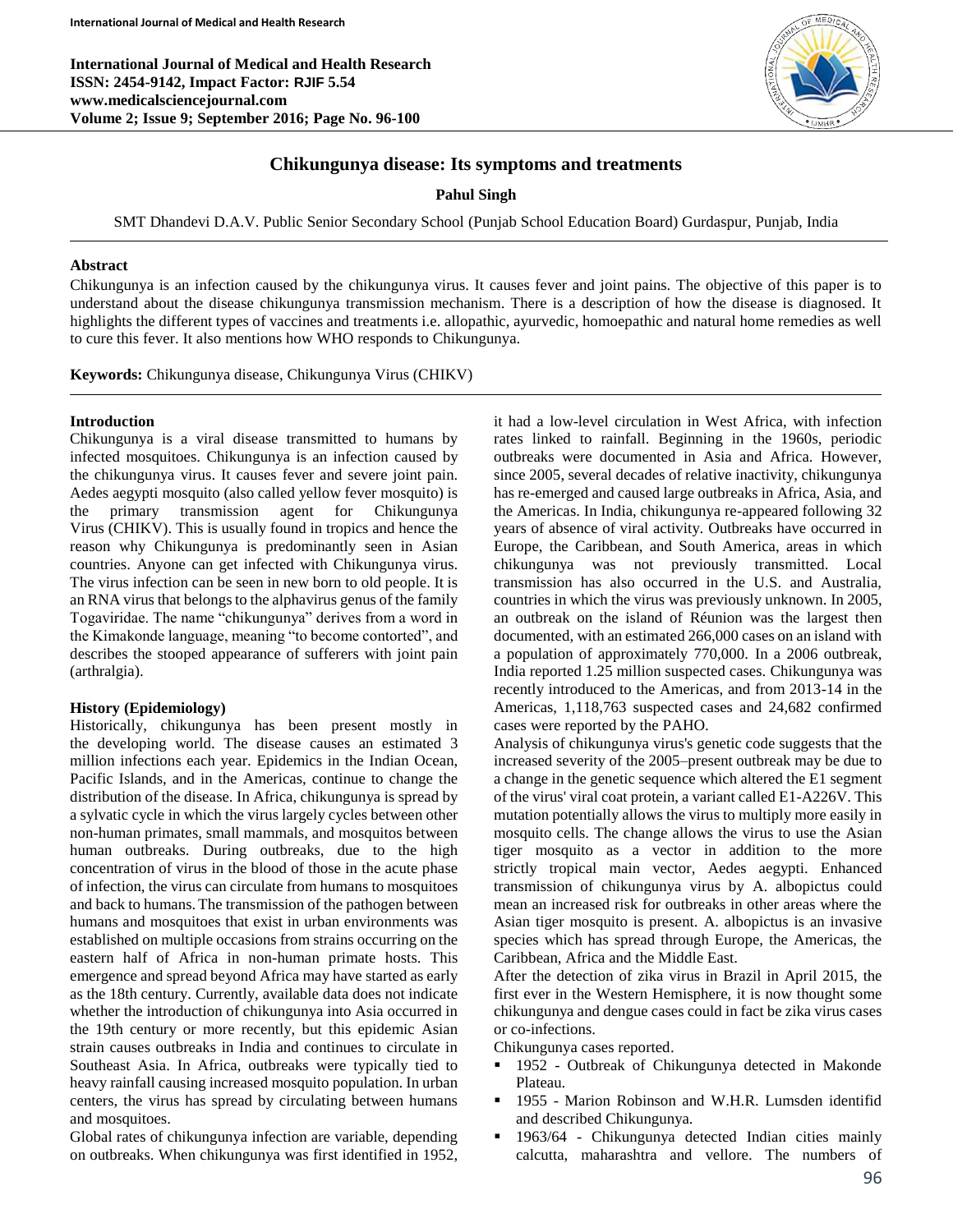infections were in lakhs (100,000+) and over 200 deaths were reported.

- <sup>1969</sup> Chikungunya detected in Srilanka.
- 1975 Chikungunya detected in Vietnam and Myanmar.
- 1982 Chikungunya detected in Indonesia.
- 2005/2006 Chikungunya was reported in Reunion Islands and about 200 people died due to the disease. It was also widely reported from south Indian states namely Kerala, Karnataka, Tamil Nadu and Andhra Pradesh.
- 2007/2008 Chikungunya infection was reported from various parts of India. It spread to other south Asian countries including Maldives and Pakistan. By 2008, infection was reported from Italy, Singapore and Australia.
- In August 2014 researchers at the National Institute of Allergy and Infectious Diseases in the USA were testing an experimental vaccine which uses virus-like particles (VLPs) instead of attenuated virus. All the 25 people participated in this phase 1 trial developed strong immune responses. Phase 2 trial will commence using 400 adults aged 18 to 60 and take place at 6 locations in the Caribbean.

Chikungunya has returned to the Americas after an absence of  $\approx$ 200 years. The return of this viral exanthema was first recognized on St. Martin, in the Caribbean, in December 2013, and as of January 9, 2015, the US Centers for Disease Control and Prevention reported that the disease had been identified in 42 countries or territories in the Caribbean, Central America, South America, and North America. A total of 1,094,661 suspected and 26,606 laboratory-confirmed chikungunya cases have been reported.

## **Transmission Mechanism**

Chikungunya is generally transmitted from mosquitoes to humans. Less common modes of transmission include vertical transmission, which is transmission from mother to child during pregnancy or at birth. Transmission via infected blood products and through organ donation is also possible. Chikungunya is related to mosquitoes, their environments, and human behavior. The adaptation of mosquitoes to the changing climate made them seek out environments where humans stored water. Human habitation and the mosquitoes' environments were then very closely connected. During periods of epidemics humans are the reservoir of the virus. Because high amounts of virus are present in the blood in the beginning of acute infection, the virus can be spread from a viremic human to a mosquito, and back to a human. During other times, monkeys, birds and other vertebrates have served as reservoirs. Three genotypes of this virus have been described, each with a distinct genotype and antigenic character: West African, East/Central/South African, and Asian genotypes.

Chikungunya is spread through bites from *Aedes* mosquitoes, and the species. These break the skin & introduce the virus into the body. *A. aegypti* was identified as the most common vector, though the virus has recently been associated with many other species, including *A. albopictus*. Research by the Pasteur Institute in Paris has suggested chikungunya virus strains in the 2005-2006 Reunion Island outbreak incurred a mutation that facilitated transmission by the Asian tiger mosquito (*A. albopictus*). Other species potentially able to transmit the chikungunya virus include *Ae. furcifer-taylori*, *Ae. africanus*, and *Ae. luteocephalus*.

The pathogenesis of chikungunya infection in humans is still poorly understood, despite recent outbreaks. It appears that *in vitro*, chikungunya virus is able to replicate in human epithelial and endothelial cells, primary fibroblasts, and monocyte-derived macrophages. Viral replication is highly cytopathic, but susceptible to type-I and -II interferon. Chikungunya virus appears to replicate in fibroblasts, skeletal muscle progenitor cells, and myofibers.

The type-1 interferon response seems to play an important role in the host's response to chikungunya infection. Upon infection with chikungunya, the host's fibroblasts produce type-1 alpha and beta interferon (IFN- $\alpha$  and IFN- $\beta$ ). In mouse studies, deficiencies in INF-1 in mice exposed to the virus cause increased morbidity and mortality. The chikungunya-specific upstream components of the type-1 interferon pathway involved in the host's response to chikungunya infection are still unknown. Nonetheless, mouse studies suggest that IPS-1 is an important factor, and that IRF3 and IRF7 are important in an age-dependent manner. Mouse studies also suggest that chikungunya evades host defenses and counters the type-I interferon response by producing NS2, a nonstructural protein that degrades RBP1 and turns off the host cell's ability to transcribe DNA. NS2 interferes with the JAK-STAT signaling pathway and prevents STAT from becoming phosphorylated. In the acute phase of chikungunya, the virus is typically present in the areas where symptoms present, specifically skeletal muscles, and joints. In the chronic phase, it is suggested that viral persistence (the inability of the body to entirely rid itself of the virus), lack of clearance of the antigen, or both, contribute to joint pain. The inflammation response during both the acute and chronic phase of the disease results in part from interactions between the virus and monocytes and macrophages. Chikungunya virus disease in humans is associated with elevated serum levels of specific cytokines and chemokines. High levels of specific cytokines have been linked to more severe acute disease: interleukin-6 (IL-6), IL-1β, RANTES, monocyte chemoattractant protein 1 (MCP-1), monokine induced by gamma interferon (MIG), and interferon gamma-induced protein 10 (IP-10). Cytokines may also contribute to chronic chikungunya virus disease, as persistent joint pain has been associated with elevated levels of IL-6 and granulocytemacrophage colony-stimulating factor (GM-CSF). In those with chronic symptoms, a mild elevation of C-reactive protein (CRP) has been observed, suggesting ongoing chronic inflammation. However, there is little evidence linking chronic chikungunya virus disease and the development of autoimmunity.

### **Viral replication**



**Fig 1:** Transmission electron micrograph of Chikungunya virus particles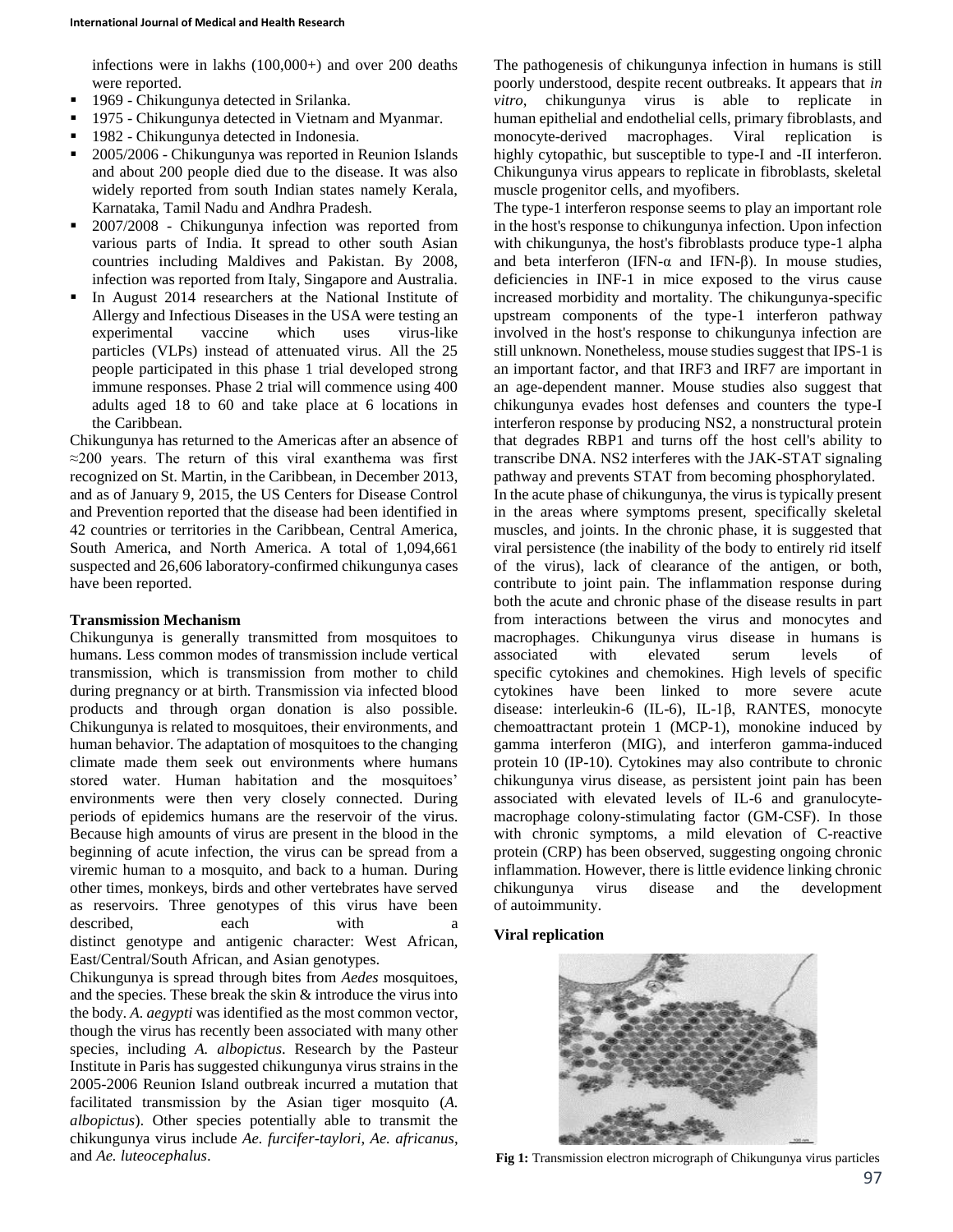The virus consists of four nonstructural proteins and three structural proteins. The structural proteins are the capsid and two envelope glycoproteins: E1 and E2, which form heterodimeric spikes on the viron surface. E2 binds to cellular receptors in order to enter the host cell through receptor-mediated endocytosis. E1 contains a fusion peptide which, when exposed to the acidity of the endosome in eukaryotic cells, dissociates from E2 and initiates membrane fusion that allows the release of nucleocapsids into the host cytoplasm, promoting infection. The mature virion contains 240 heterodimeric spikes of E2/E1, which after release, bud on the surface of the infected cell, where they are released by exocytosis to infect other cells.

## **Diagnosis**

Chikungunya is diagnosed on the basis of clinical, epidemiological, and laboratory criteria. Clinically, Chikungunya begins as an acute febrile illness (high fever) and severe joint pain would lead to suspicion of chikungunya. Other common symptoms include headache, muscle pain, joint swelling, and rash. Epidemiological criteria consist of whether the individual has travelled to or spent time in an area in which chikungunya is present within the last twelve days (i.e. the potential incubation period). Laboratory criteria include a decreased lymphocyte count consistent with viremia. However a definitive laboratory diagnosis can be accomplished through viral isolation, RT-PCR, or serological diagnosis.

The differential diagnosis may include infection with other mosquito-borne viruses, such as dengue or malaria, and infection with influenza. Chronic recurrent polyarthralgia occurs in at least 20% of chikungunya patients one year after infection, whereas such symptoms are uncommon in dengue. Virus isolation provides the most definitive diagnosis, but

takes one to two weeks for completion and must be carried out in bio-safety level III laboratories. The technique involves exposing specific cell lines to samples from whole blood and identifying chikungunya virus-specific responses. RT-PCR using nested primer pairs is used to amplify several chikungunya-specific genes from whole blood, generating thousands to millions of copies of the genes in order to identify them. RT-PCR can also be used to quantify the viral load in the blood. Using RT-PCR, diagnostic results can be available in one to two days. Serological diagnosis requires a larger amount of blood than the other methods, and uses an ELISA assay to measure chikungunya-specific IgM levels in the blood serum. One advantage offered by serological diagnosis is that serum IgM is detectable from 5 days to months after the onset of symptoms, but drawbacks are that results may require two to three days, and false positives can occur with infection due to other related viruses, such as o'nyong'nyong virus and Semliki Forest virus.

Presently, there is no specific way to test for chronic signs and symptoms associated with Chikungunya fever although nonspecific laboratory findings such as C reactive protein and elevated cytokines can correlate with disease activity.

### **Prevention**

Avoid getting bitten by mosquitoes. Keep the surroundings clear of stagnant water or pools where mosquitoes can breed. Use mosquito nets and close windows in the evening to prevent mosquitoes from entering.



**Fig 2:** *A. aegypti* mosquito biting a person

Because no approved vaccine exists, the most effective means of prevention are protection against contact with the diseasecarrying mosquitoes and controlling mosquito populations by limiting their habitat. Mosquito control focuses on eliminating the standing water where mosquitoes lay eggs and develop as larva; if elimination of the standing water is not possible, insecticides or biological control agents can be added. Methods of protection against contact with mosquitoes include using insect repellents with substances such as DEET, icaridin, PMD (p-menthane-3,8-diol, a substance derived from the lemon eucalyptus tree), or IR3535. However, increasing insecticide resistance presents a challenge to chemical control methods. Other preventive measures are:

- Use air conditioning or window/door screens.
- Use mosquito repellents on exposed skin.
- Wear long-sleeved shirts and long pants.
- Wear permethrin-treated clothing.
- Support local vector control programs.

### **Vaccine & Treatments**

Currently, no approved vaccines are available. A phase-II vaccine trial used a live, attenuated virus, to develop viral resistance in 98% of those tested after 28 days and 85% still showed resistance after one year. However, 8% of people reported transient joint pain, and attenuation was found to be due to only two mutations in the E2 glycoprotein. Alternative vaccine strategies have been developed, and show efficacy in mouse models. Even with a vaccine, mosquito population control and bite prevention will be necessary to control chikungunya disease.

Passive immunotherapy has potential benefit in treatment of chikungunya. Studies in animals using passive immunotherapy have been effective, and clinical studies using passive immunotherapy in those particularly vulnerable to severe infection are currently in progress. Passive immunotherapy involves administration of anti-CHIKV hyper immune human intravenous antibodies (immune globulins) to those exposed to a high risk of chikungunya infection. No antiviral treatment for chikungunya virus is currently available, though testing has shown several medications to be effective *in vitro*.

## **Allopathic treatment**

There is no vaccine for chikungunya. Treatment is mainly symptomatic – such as giving painkillers to relieve the joint pain – using non-steroidal anti-inflammatory drugs which are not asprin-based. Drugs are mainly analgesics and antipyretics. The patient is advised to take fluids.

There is no antiviral drug or medicine specifically for Chikungunya. But since chikungunya is cured by immune system in almost all cases there is no need to worry. Aspirin should be avoided as it increases risk of bleeding.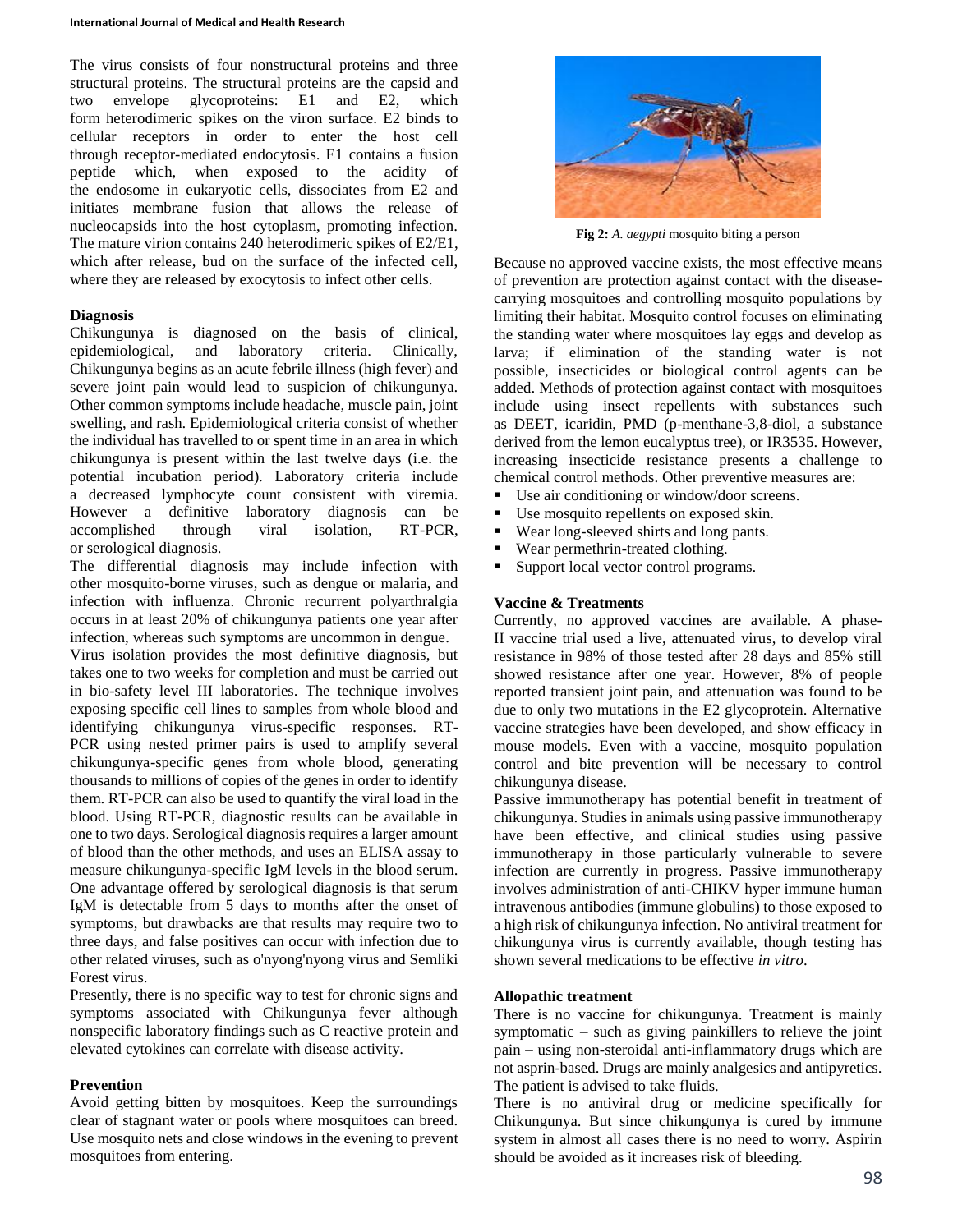Supportive care and rest is recommended, and symptomatic treatment of fever and joint swelling includes the use of nonsteroidal anti-inflammatory drugs such as naproxen, nonaspirin analgesics such as paracetamol (acetaminophen) and taking more fluids. Despite anti-inflammatory effects, corticosteroids are not recommended during the acute phase of disease, as they may cause immuno suppression and worsen infection. Pregnant women and patients with health problems must consult a doctor.

Currently there is no vaccination against Chikungunya. Research is ongoing on the development of DNA vaccination against Chikungunya.

Usually the disease starts to decrease in intensity after 3 days and it may take up to 2 weeks for recovery. But in elderly the recovery is very slow and may take upto 3 months. In some cases the joint pain can last even upto a year.

## **Ayurvedic treatment of Chikungunya**

Since there is no medicine for Chikungunya in allopathy, people increasingly turning to traditional indian medicines (ayurveda). Ayurveda treatment of Chikungunya uses herbal drugs. Some of the kashayams (concoctions) prescribed are Amrutharista, Mahasudarshana Churna, panchathiktha kashayam, Sudarshan Churnam, Dhanvantaram Gutika and Amruthotharam Kashayam. Ancient ayurveda describes a similar condition called Sandhijwara which is similar to Chikungunya in its symptoms (joint pain). Hence some of the medicines can sooth joint pain.

## **Homeopathic treatment of Chikungunya**

According to homeopathic experts effective drugs are available to prevent as well as to speed up recovery from Chikungunya. In some of the south indian cities this type of treatment is tried out. It is claimed that the medicine Eupatorium perf can prevent Chikungunya infection. Other medicines prescribed for the disease include Pyroginum, Rhus-tox, Cedron, Influenzinum, China and Arnica.

# **Natural Home Remedies to Treat Chikungunya**

- **Perform Low-Impact Aerobic Exercise to Treat Chikungunya:** One of the best approaches to relieve the chronic joint pain that goes with Chikungunya is low-affect oxygen consuming activity. It includes extending and moderate developments.
- **Massage to Treat Chikungunya:** Another effective approach to relieve pain in the joints is by kneading the fingers. Massage the center fingers to relieve leg joint pain and the external two fingers to relieve joint pain in the arms. Usually, Chikungunya patients experience the ill effects of chronic joint pain, even after the disease dies down.
- **Turmeric:** One of the highly effective home remedies to alleviate the symptoms of chikungunya is turmeric. Curcumin in the turmeric acts as a powerful antioxidant that provides anti-inflammatory effects to help you combat the adverse effects of this health condition.
- **Ginger:** Another highly effective home remedy to treat the pain and health troubles resulting due to chikungunya virus is ginger**.** Ginger provides you analgesics effect that helps you treat the condition without any side effects. It acts as a natural anti-inflammatory agent and helps you minimize the inflammation resulting due to this viral infection.
- **Cool Compress to Treat Chikungunya:** Pulverize some

ice and wrap it up in a towel. Press and hold the towel over the joints for a while. Utilizing the cool pack is the best method for decreasing inflammation, pain and joint harm.

- **Pressure Point Massage to treat Chikungunya:** An infection in the stomach or liver is the symptoms of chikungunya. One should massage the weight focuses in two particular zones to diminish the pain & inflammation. It also helps in treating the infection.
- **Stew Peppers to treat Chikungunya:** Stew Peppers are rich in capsaicin and helps in treating Chikungunya. Capsaicin is rich in anti-inflammatory properties.
- **Rest to treat Chikungunya:** Rest is the one of the best remedy. Take more than 8 hours of slumber if necessary. Also take short rests and rest in a warm situation.
- **Vitamin C to treat Chikungunya:** Vitamin C has numerous antioxidant properties which make it a perfect sustenance amid anaphylaxis & infections. It helps in flushing poisons from the body. The vicinity of vitamin C triggers the action of vitamin E, which is vital for the decrease of pain & inflammation.
- **Leafy Green to treat Chikungunya:** These are the best home remedies for pain & inflammation. Vitamin E & iron are heavily found in green leafy vegetables. Vitamin E shows anti-oxidant attributes that help diminish pain & inflammation. It also helps dispose of cytokines from the body.

# **Chronic arthritis**

In those who have more than two weeks of arthritis, ribavirin may be useful. The effect of chloroquine is not clear. It does not appear to help acute disease, but tentative evidence indicates it might help those with chronic arthritis. Steroids do not appear to be an effective treatment. NSAIDs and simple analgesics can be used to provide partial symptom relief in most cases. Methotrexate, a drug used in the treatment of rheumatoid arthritis, has been shown to have benefit in treating inflammatory poly-arthritis resulting from chikungunya, though the drug mechanism for improving viral arthritis is unclear.

## **Disease outbreaks**

Chikungunya occurs in Africa, Asia and the Indian subcontinent. Human infections in Africa have been at relatively low levels for a number of years, but in 1999–2000 there was a large outbreak in the Democratic Republic of the Congo, and in 2007 there was an outbreak in Gabon.

Starting in February 2005, a major outbreak of chikungunya occurred in islands of the Indian Ocean. A large number of imported cases in Europe were associated with this outbreak, mostly in 2006 when the Indian Ocean epidemic was at its peak. A large outbreak of chikungunya in India occurred in 2006 and 2007. Several other countries in South-East Asia were also affected. Since 2005, India, Indonesia, Maldives, Myanmar and Thailand have reported over 1.9 million cases. In 2007 transmission was reported for the first time in Europe, in a localized outbreak in north-eastern Italy. There were 197 cases recorded during this outbreak and it confirmed that mosquito-borne outbreaks by *Ae. Albopictus* are plausible in Europe.

In December 2013, France reported 2 laboratory-confirmed autochthonous cases in the French part of the Caribbean island of St Martin. Since then, local transmission has been confirmed